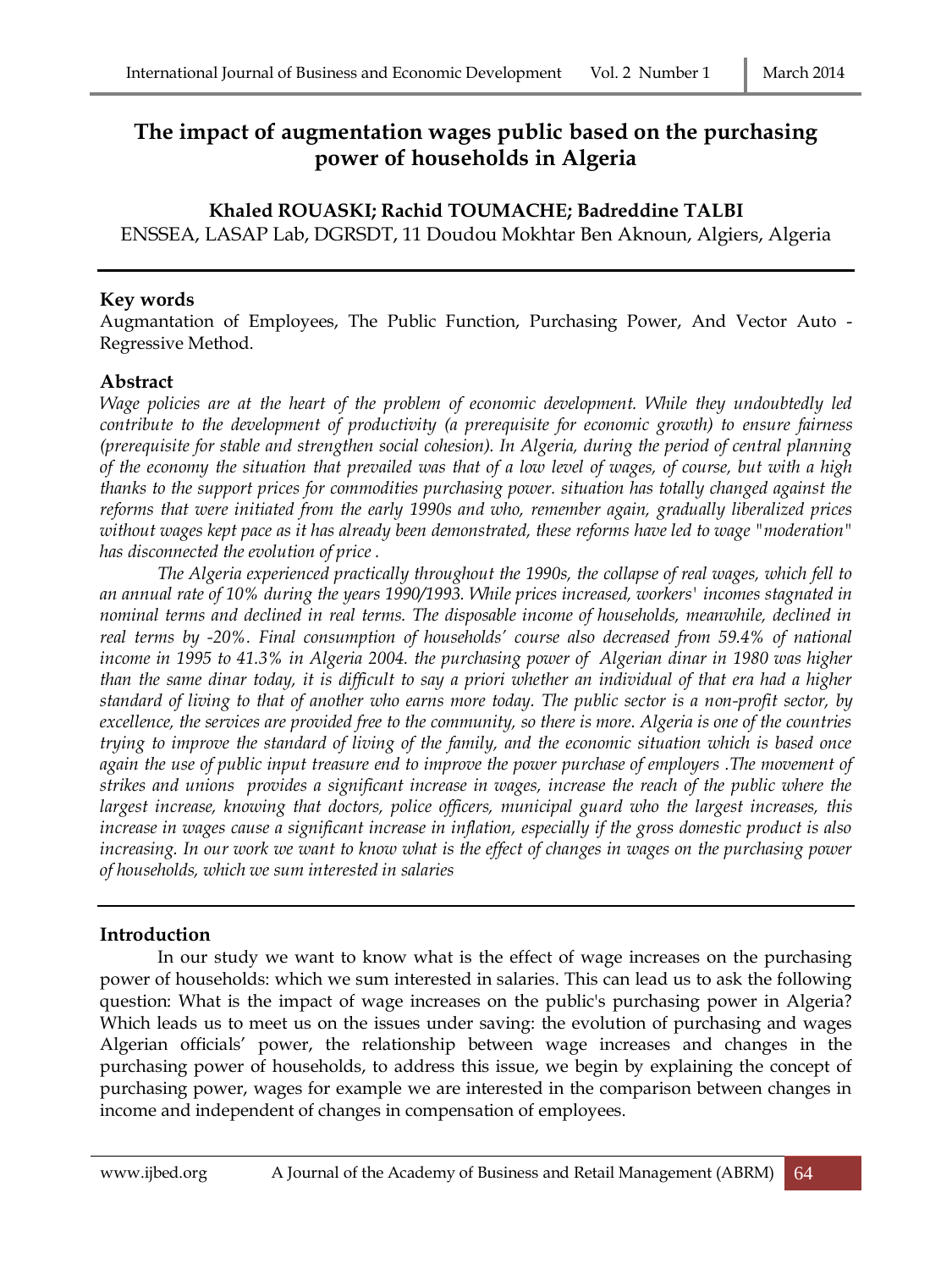Modeling that will help us explain the relationship between the two variable purchasing power (PA), and the salary mass (MS)( as an estimator of salary) is the method of use (VAR) ( Vector Auto - Regressive ), based on the hypothesis says that the evolution of the economy is well approximated by the description of the dynamic behavior of a vector of variables N, linearly dependent on the past, without other restrictions specified a priori as the choice of variables and order delays to remember in the autoregressive formulation.

#### **Identify, Research And Collect Idea Presentation of variables**:

The first variable is the purchasing power *(PV)* that can be defined as the ability to purchase goods and services for a fixed income. But it is also a given amount of money taken from an income, giving the ability to buy has a given amount of goods and services, which is often reduced to a basket of goods in order to ' verify ' purchasing power [9]. The evolution of purchasing power is linked to prices and wages. If prices are rising and wages are constant purchasing power decreases.

Conversely, purchasing power increases when wage growth is higher than the price. Computing its evolution over a given period is based on the relationship between changes in income and changes in value of the price index in economic aggregates, its evolution over a given period (eg one year) calculated using the formula [2]:

| $VPA = V (RV/IP) - V (IPV)$                              |
|----------------------------------------------------------|
| VPA: Variation of Power Purchasing                       |
| $V(RV/IP)$ : Change (In Income Value / Price Index)      |
| <i>V</i> ( <i>IPV</i> ): Change in Price Index in value. |
|                                                          |

On the second variable payroll staff *(MS)* is based on total wages. The employee may be a permanant or a non-permanent employee, the employee is a permanant person employed on a permanent basis who works for a public or private employer and receives remuneration in return in the form of wages, salaries, fees, gratuities, piecework or payment in kind, members of the armed forces do not perform compulsory military service are also included [9]. But for a non- permanent employee provided with a temporary job; A job may be considered temporary if it is agreed between the employer and employee that the termination of employment is determined by a specific date objective conditions such as the completion of a task or the return of another employee who has been temporarily replaced [3] [9].

In the case of a work contract of limited duration, the terms of termination are generally mentioned therein. Belong to these categories : people with seasonal employment, the persons engaged by an agency or employment exchange and hired to a third party for the performance of a "mission work» ( unless there is a contract written work for an indefinite period with the agency or employment agency ) , people with specific training contracts . If there is no objective criteria terminating employment or contract work it should be considered permanent [4].

The objective of study is to determine the impact of wage increases of public *(MS)* on Purchasing Power *(PA)* in Algeria following the method of vector autoregressif *(VAR)*. The choice of variables has been compared with the same purpose of the study; however, we took the payroll staff, so obviously the chosen variables (in terms of billions of dinars) are: payroll staff *(MS)* and purchasing power *(PA)*. The study period is 1980-2010 and the data derived from the basis of statistical data of the Ministry of Finance of Algeria, extracted from the General Directorate of Forecasting and Some Policy *(PPB)* [10].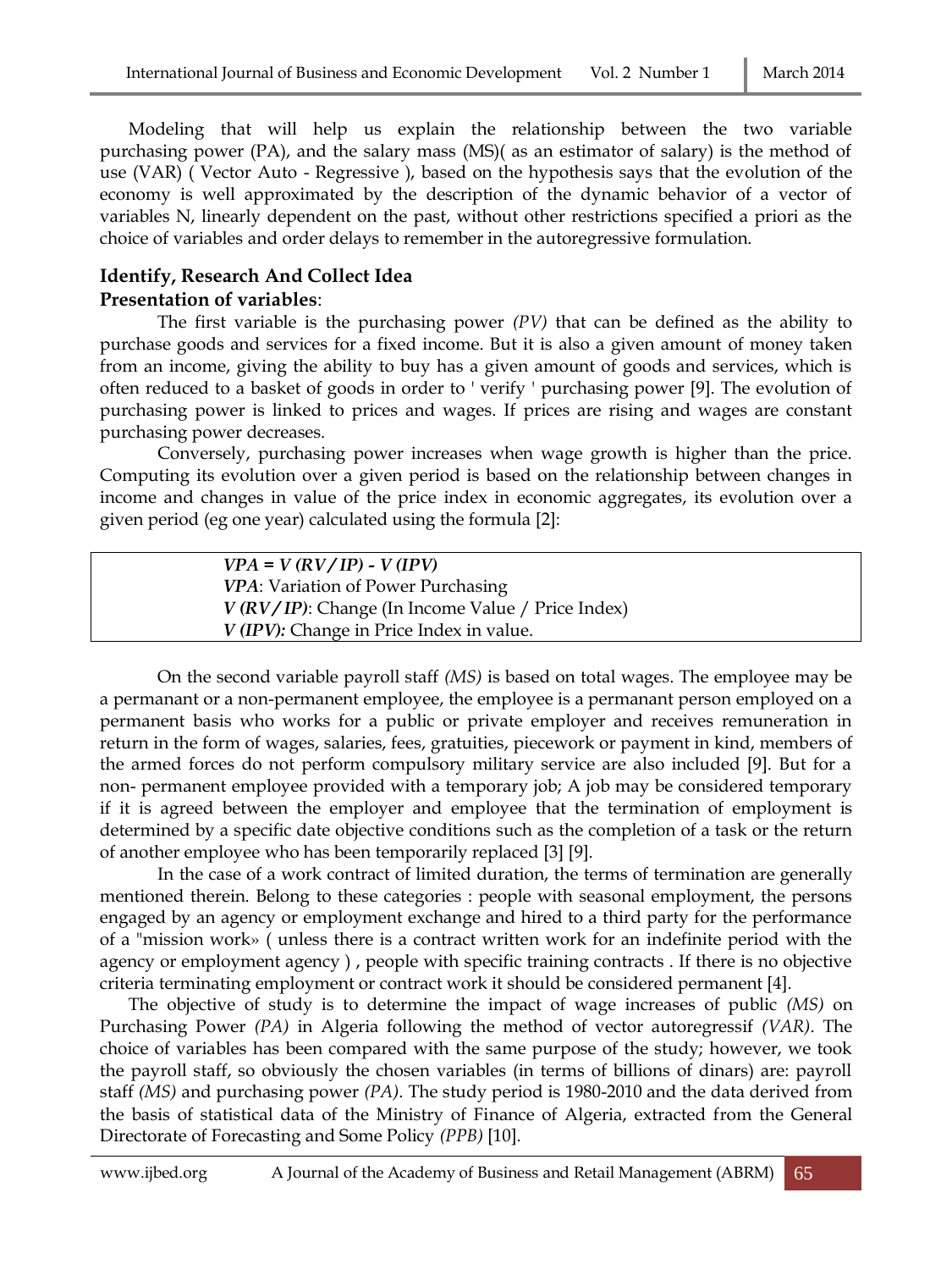#### **A. Definition of VAR models**

A group of temporal random variables is generated by a *(VAR)* model where each variable is a linear function of its own past values and past other variables in the group, to which is added random shock white noise typical values. A stochastic process X multi varied with n components is generated by a *VAR* (*P*) if there exists a vector, matrix  $\phi_i$  type (*nXn*) and a

stochastic process multi varied  $\mu$  , where each component is a  $= \mu + \sum_{i=1}^{p} \phi_i X_{t-i} +$ *i*  $X_t = \mu + \sum_i \phi_i X_{t-i} + U_t$ 1  $\mu + \sum \phi_i$ 

white noise [10]:

#### **B. General representation**

VAR process variables N and p lags noted VAR  $(p)$  can be written in matrix form [8]:

$$
X_t = \phi_0 + \phi_1 X_{t-1} + \dots + \phi_p X_{t-p} + \varepsilon_t
$$
  
\n
$$
X_t = \begin{pmatrix} x_{1_t} \\ \cdot \\ \cdot \\ x_{N_t} \end{pmatrix} \qquad \varepsilon_t = \begin{pmatrix} \varepsilon_{1_t} \\ \cdot \\ \varepsilon_{N_t} \end{pmatrix} \qquad \phi_0 = \begin{pmatrix} a_1^0 \\ \cdot \\ \cdot \\ a_N^0 \end{pmatrix} \qquad \phi_p = \begin{pmatrix} a_{1p}^1 & a_{1p}^2 & \dots & a_{1p}^N \\ \cdot & \cdot & \cdot & \cdot \\ \cdot & \cdot & \cdot & \cdot \\ a_{Np}^1 & a_{Np}^2 & \dots & a_{Np}^N \end{pmatrix}
$$

Where  $\varepsilon^{~}_t$  is a white noise with  $\Sigma^{~}_\mathcal{E}$  variance-covariance matrix, Can also be written [1]:

$$
(I - \phi_1 L - \phi_2 L^2 - \cdots - \phi_p L^P) X_t = \phi_0 + \varepsilon_t \qquad \text{With:} \qquad \phi(L) = I - \sum_{i=1}^p \phi_i L^i
$$
  
soit :  $\phi(L) X_t = \phi_0 + \varepsilon_t$ 

# **C. Co intégration test**

Co integration is a concept of long-term relationship between several non-stationary variables, it allows you to define one or more common stochastic trends i.e. it is to find a static long-term relationship between the variables studied. It is possible that two different series are short-term, but evolve in an identical manner proportional or long-term [12].Conditions for the existence of cointegration relationship variables that are non-stationary and the same order of integration (d). Stationarity is an important step in the whole of a dynamic model analysis.*(VAR)* models used to analyze the effects of economic policy, that through the analysis of random shocks (innovations) and the variance decomposition of the error. However, this analysis is performed, assuming the immutability of the economic environment [11].

From estimate Model (VAR) According to the analysis results of the two series *(DDMS)* and *( TDPA )* developed by statistical software *( Eviews.7 ) ( Tab.1 )* was extracted with the following model *(VAR )* [2]:

$$
\begin{pmatrix}\n\text{TDPA} \\
\text{DDMS}\n\end{pmatrix} = \begin{pmatrix}\n-0.05 & 0.23 & -0.02 & -0.02 \\
13.03 & -5.41 & -0.57 & -0.41\n\end{pmatrix} \mathbf{x} \begin{pmatrix}\n\text{TDPA}(-1) \\
\text{TDPA}(-2) \\
\text{DDMS}(-1) \\
\text{DDMS}(-2)\n\end{pmatrix}
$$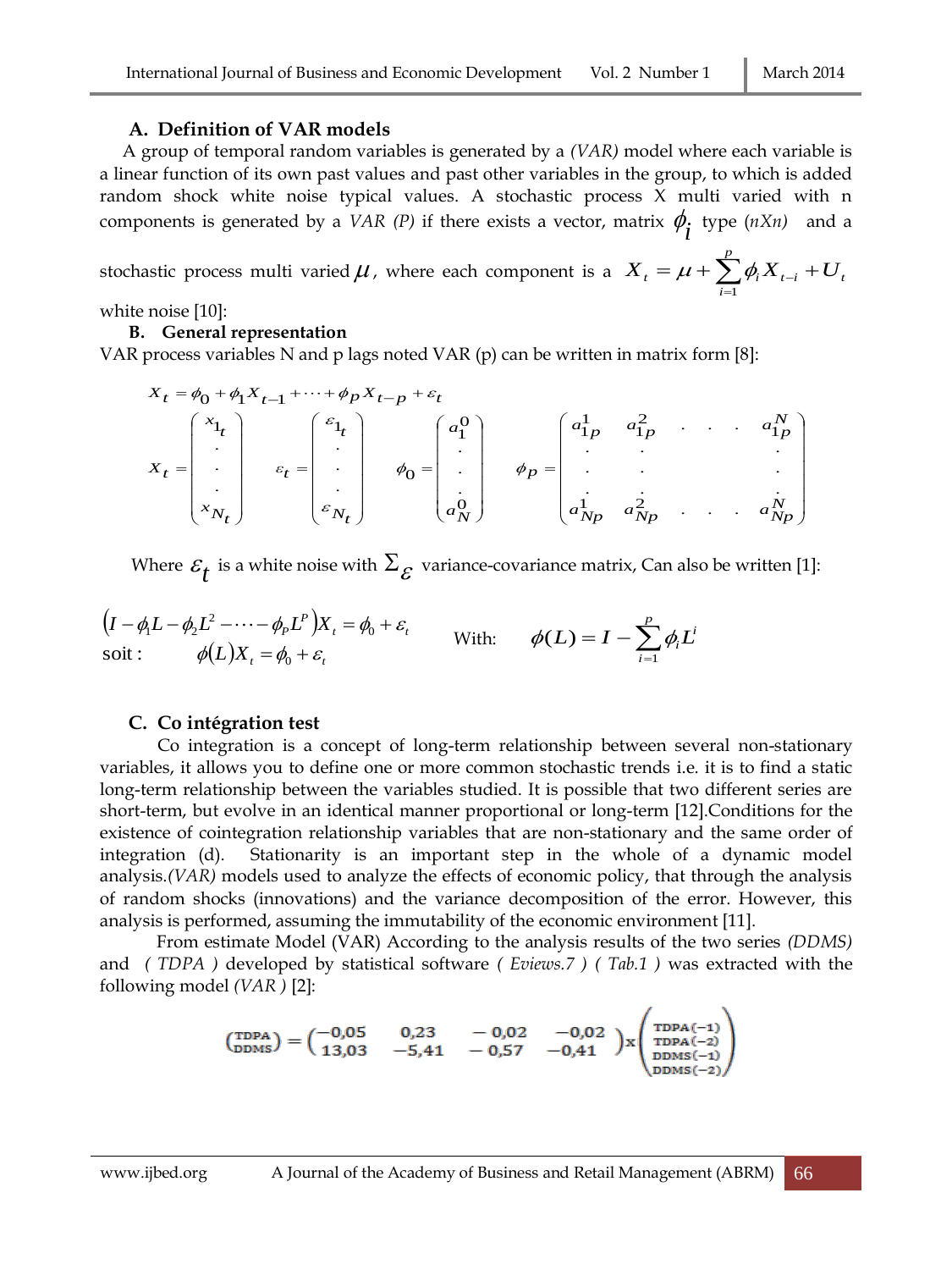First, we must test the significance of each coefficient  $(n > 30)$ , which is based on the normal distribution. In our model t-stat is displayed between brackets. If  $\vert t$ -stat  $\vert < 1.96$  we accept  $H_0$ : the coefficient is not significantly different from 0. If  $|t - \text{stat}| > 1.96$  we accept  $H_1$ : the coefficient is significantly different from 0.

For the stationary errors, it means that the peaks *(Fig. 1)* are within the confidence interval, so it confirms the stationary errors.

Test for normality of residuals:

*H0*: the residuals follow a normal distribution, *H1*: residues do not follow the normal distribution

After *(Tab.2)* we found the probability corresponds to *Jarque -Bera* equal to *0.0805*, it is greater than *0.05* so it accepts (*H0*: residues are normally distributed)

The variance of the prediction error to a horizon (1 to 15) as a function of the variance of the error attributed to variable is written. The variance decomposition of the series *( TDPA )* indicates that the error variance of the forecast purchasing power is due to its own *83.60 %* and *16.93 %* innovations to the payroll , it is concluded so that the purchasing power has been largely determining the variance of the forecast error itself *( Tab.3 )*, decomposition of the variance of the series *( DDMS )* indicates that the variance forecast errors of the payroll is due to its own *67.91 %* and *32.09 %* innovations that purchasing power , so it is concluded that the payroll had a good part of the determination of the variance error itself *( Tab.4 )* .The objective of the analysis pulse is to appear the impact of a shock on the global variable model since it ' there is a dynamic structure in the composition of *(VAR)* model , is represent the effect of an impact of an innovation on other variables such as the shock of a variable is transmitted to other variables  $[5] [6]$ .

We note from the second year *(Fig. 3)* the appearance of a shock on the wage mass purchasing power a decrease in the volume of payroll generates a decrease in the level of power purchase.

for Algeria , when we talk about increasing nominal wage leads to an increase in the purchasing power it makes sense but if we talk about the real wage that is linked to price indices consumption *(IPC)* is not logical that the increase in wages is the presence of increased *CPI* results in a decrease of nival purchasing power ) [7].

# **Conclusions**

The purpose of our study is how to determine the effect of the wage increase the public on the nival purchasing power of Algerian households. The results obtained from statistical analysis of the *VAR model (2)* to develop evidence that Algeria wage increases do not cause an increase in the nival purchasing power because wage variation month variation Indices of consumer Price *(CPI)* [3].

If we take the example of the period (2008 - 2010), this time to record a significant increase in the salaries of civil servants but parallel Index The consumer price record an increase *(4.85%)*, which implies a decrease *(-1.30%)* on purchasing power.

# **References**

BOURBONNAIS Régie (1998) "*Econométrie,* " 2émeed, Edition DUNOD, Paris.

BOURCIN Jean – louis (1970) " *les indices des prix,"* Edition Presse Universitaires De France, Paris.

BRACONNIER.J (1988) "*Economie Contemporaine : Elément De Macroéconomique,"* Edition Masson,Paris.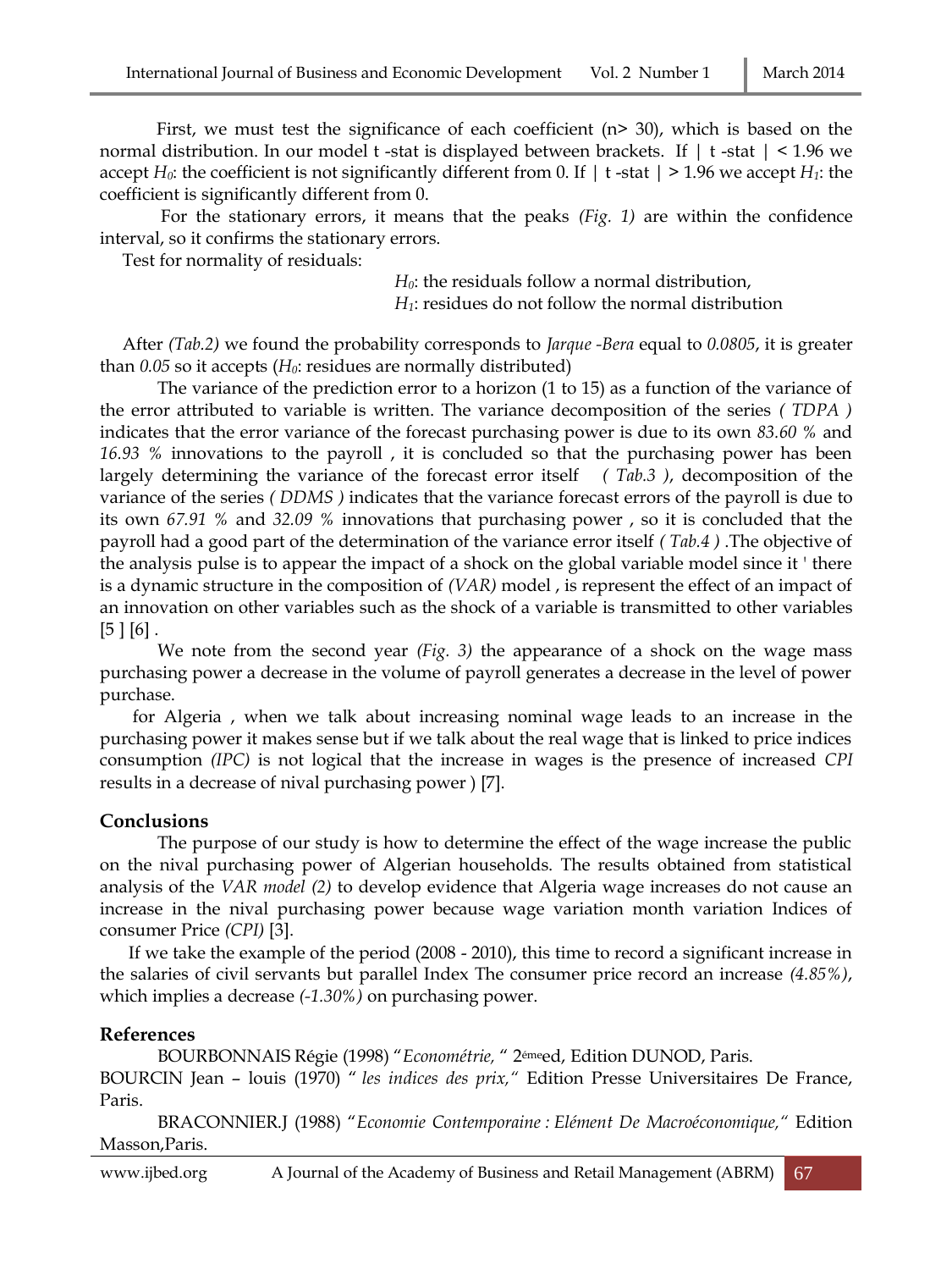CAPUL Jeans Yves (1999) "*Dictionnaire d'économie et de science sociales ,*" Edition Masson, Paris.

DAMODER N.GUJARATI (2004) "*Econométrie*, " 4rd éd , traduction par Bernard Bernier, Edition Déboék , Paris.

ERIC dor (2004) *"Econométrie,"* Edition Pearson éducation, France.

FREDERIC teulor (2001) "Croissance, crises et développement," <sup>6eme</sup> Édition, Edition Presse Universitaire, france.

GREENE. William (2005 ) "*Econométrie*," 5éd Edition Française dirigée par Didier Schlacther IEP, Edition New York University, New York .

IRVING Fisher (1926) "*Pouvoir d'achat de la monnaie, "* Edition marcel Giard, Paris.

LARDIC Sandrine (1988) "*Econométrie des séries temporelles macroéconomiques et financières,* " Edition Economica,Paris.

Rachid TOUMACHE. Khaled ROUASKI. Sabah FADEL "Analysis by Panel Data Method Estimation of Car Fleet Models," *International Journal of Scientific and Research Publications,*  Volume 3, Issue 6, June 2013 1ISSN 2250-3153.

Régis Bourbonnais . Michel TERRAZA (1998) "*Analyse Des Séries Temporelles En Economie,* " Edition Puf, Paris.

ROBERT Solow (2000) *"Gouth Theory; An Exposition,"* 2nd edition, Edition Oxford University Press, New York.